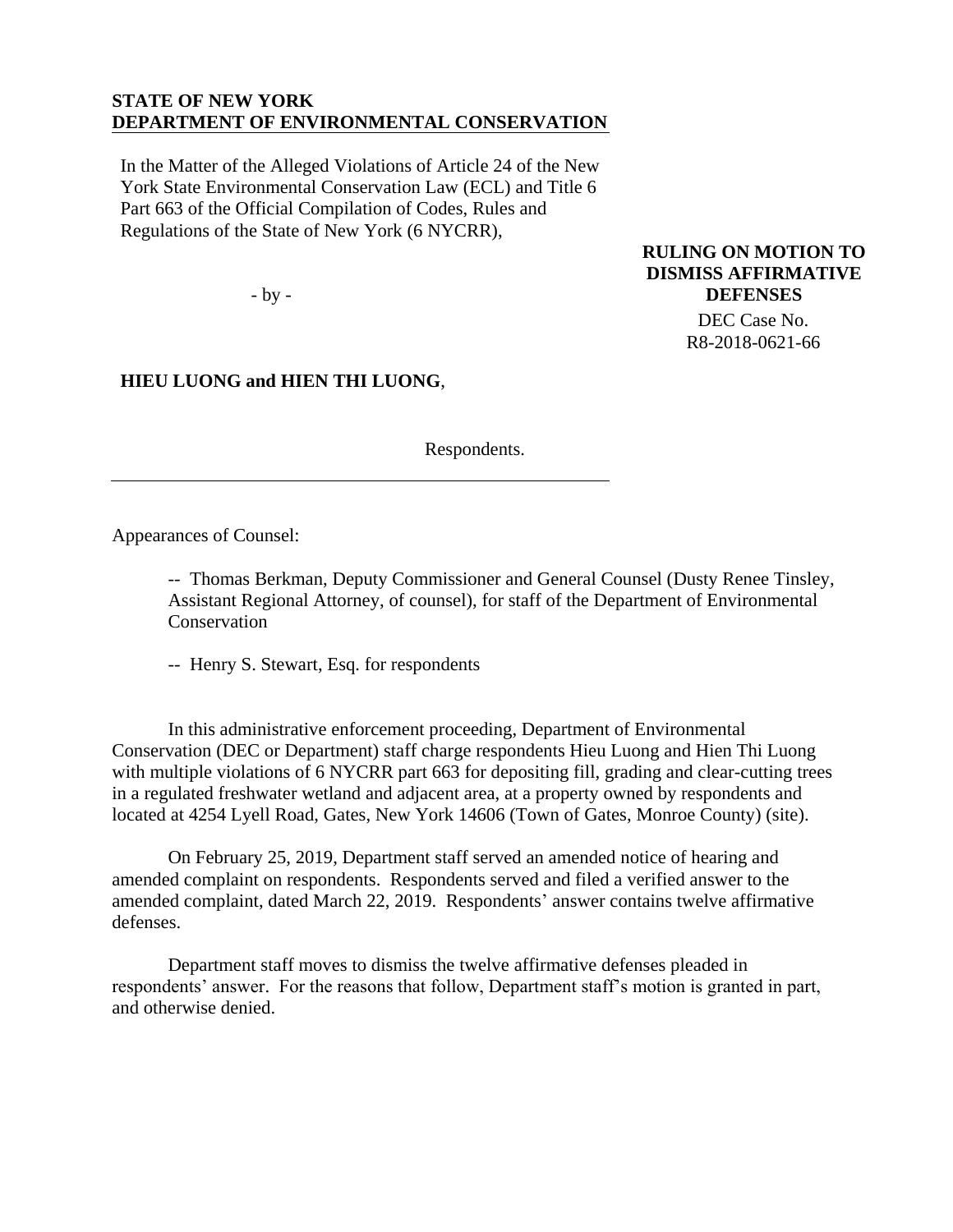#### **PROCEEDINGS**

In a previous proceeding regarding the site, the Commissioner held that respondent Hieu Luong had violated:

A. Consent Order No. R8-2016-1020-97 for failing to:

- 1. remove soils from the freshwater wetland and adjacent area;
- 2. plant trees and shrubs in the freshwater wetland and adjacent area;
- 3. seed and mulch (with 2 inches of straw) the freshwater wetland and adjacent area; and
- 4. submit documentation to the Department demonstrating that the compliance activities had been completed on schedule;
- B. ECL 24-0701(1) and 6 NYCRR 663.3(e) and 663.4(d)(20) by placing fill in the freshwater wetland without a permit; and
- C. ECL 24-0701(1) and 6 NYCRR 663.3(e) and 663.4(d)(25) by grading portions of the freshwater wetland adjacent area without a permit or letter of permission (*see Matter of Hieu Luong*, Order of the Commissioner, dated September 24, 2018 at 4 [for violations occurring before November 8, 2017]).

Respondent was ordered to pay the suspended penalty set forth in the order on consent in the amount of eight thousand dollars (\$8,000), pay a further civil penalty of thirty-three thousand dollars (\$33,000), and perform the wetlands restoration requirements detailed in the order (*id.* at 4-5).

In this proceeding, Department staff served a notice of hearing and complaint dated June 26, 2018 on respondent Hieu Luong for violations occurring after November 8, 2017 at the site. Respondent Hieu Luong failed to answer the complaint. Respondent, however, retained counsel who requested permission from Department staff to file a late answer. Staff denied the request. On September 18, 2018, I convened a conference call with the parties, and respondent Hieu Luong was provided the opportunity to file a motion for permission to file a late answer to the complaint. The parties engaged in settlement discussions, and the deadline for filing the motion was stayed indefinitely.

By letter dated January 24, 2019, Department staff requested permission to amend the complaint to add Hien Thi Luong as a respondent because she is also an owner of the site. Respondents opposed staff's motion. By ruling dated February 11, 2019, I granted staff's motion.

On February 25, 2019, Department staff served its amended notice of hearing and amended complaint on respondents. The amended complaint charges respondents with: (i) depositing fill, or authorizing the depositing of fill, in the wetland and adjacent area at the site without a permit in violation of ECL 24-0701(1), 6 NYCRR 663.3(e) and 663.4(d)(20); (ii) grading, or authorizing the grading of, portions of the wetland and adjacent area at the site without a permit in violation of ECL 24-0701(1), 6 NYCRR 663.3(e) and 663.4(d)(25); and (iii) clear-cutting, or authorizing the clear-cutting of, trees in the wetlands and adjacent area at the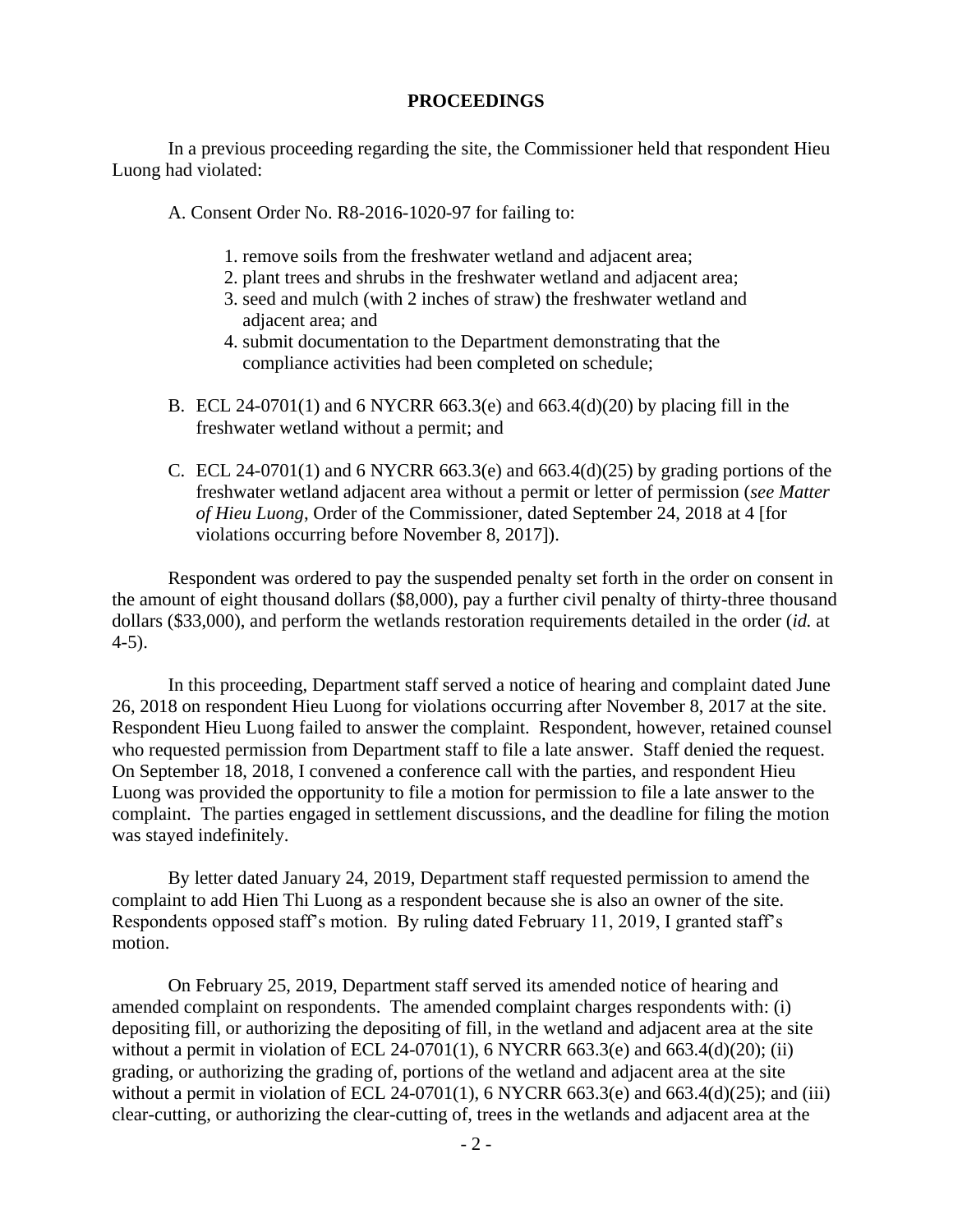site without a permit in violation of ECL 24-0701(1), 6 NYCRR 663.3(e) and 663.4(d)(22). Staff seeks a civil penalty of \$605,000 and remedial activities to restore the wetlands and adjacent area.

Respondents filed an answer to the amended complaint dated April 22, 2019. The answer contains denials and the following twelve affirmative defenses:

- 1. The amended complaint fails to state a claim or a cause of action upon which relief can be granted;
- 2. a. The wetlands alleged to be on respondents' site were not existing or existent on the respondents' property and were not existent or delineated on the wetlands map, when respondents acquired the property;

b. The condition or designation of such lands as wetlands came about wholly or partially as a result of illegal or improper acts, actions, activities, inaction, failures, conduct or omissions by the Town of Gates or DEC;

3. a. Any wetlands existing or existent on respondents' property, are and were, if existing, the result of acts, actions, activities, inaction, failures, conduct or omissions of the Town of Gates existent or occurring on its park lands contiguous to the respondents' property, particularly involving the creation, construction, improvement, modification or enhancement of the park lands;

b. Inappropriate or improper conduct of the Town of Gates, individually or in concert with the DEC, with respect to the park lands adjacent to the respondents' property, has negatively impacted respondents' property, for which the respondents are being charged as responsible;

- 4. a. That all or certain of the acts, actions, activities, inaction, failures, conduct or omissions of the Town of Gates were done or undertaken without acquiring permits or environmental impact studies, as required by the DEC or other governmental entities; b. Acts, actions, activities, inaction, failures, conduct or omissions of the Town of Gates, individually or in concert with the DEC, with respect to the park lands adjacent to respondents' property, caused or exacerbated conditions existing upon or affecting respondents' property, and, to any extent that defects, deficits, deficiencies or improprieties have been made to exist on respondents' property, or to adversely impact contiguous property, such have been caused, in whole or in part, by conduct of the Town of Gates or DEC;
- 5. DEC engages in prosecution of respondents, knowing that not all required permits were obtained by the Town of Gates with respect to its park lands contiguous to respondents' property, and the acts, actions, activities, inaction, failures, conduct or omissions of or by the Town of Gates on its park lands property have or may have caused conditions existent on respondents' property, under or upon which the respondents are being prosecuted;
- 6. a. DEC is engaged in prosecution of respondents, simultaneously with contemporaneous prosecution of the Respondents by the Town of Gates; b. DEC and the Town of Gates are engaged in wrongfully conspiring to prosecute respondents with respect to alleged wrongdoing on respondents' property;
- 7. DEC is acting or has acted with "unclean hands" or in bad faith with respect to respondents and their property;
- 8. DEC, by its prosecution of respondents, is engaged in harassment, ethnic prejudice or bias or discrimination, violation or invasion of privacy rights, violation of civil rights, or other improprieties or illegalities again respondents;
- 9. DEC is acting or has acted illegally with respect to respondents and their property;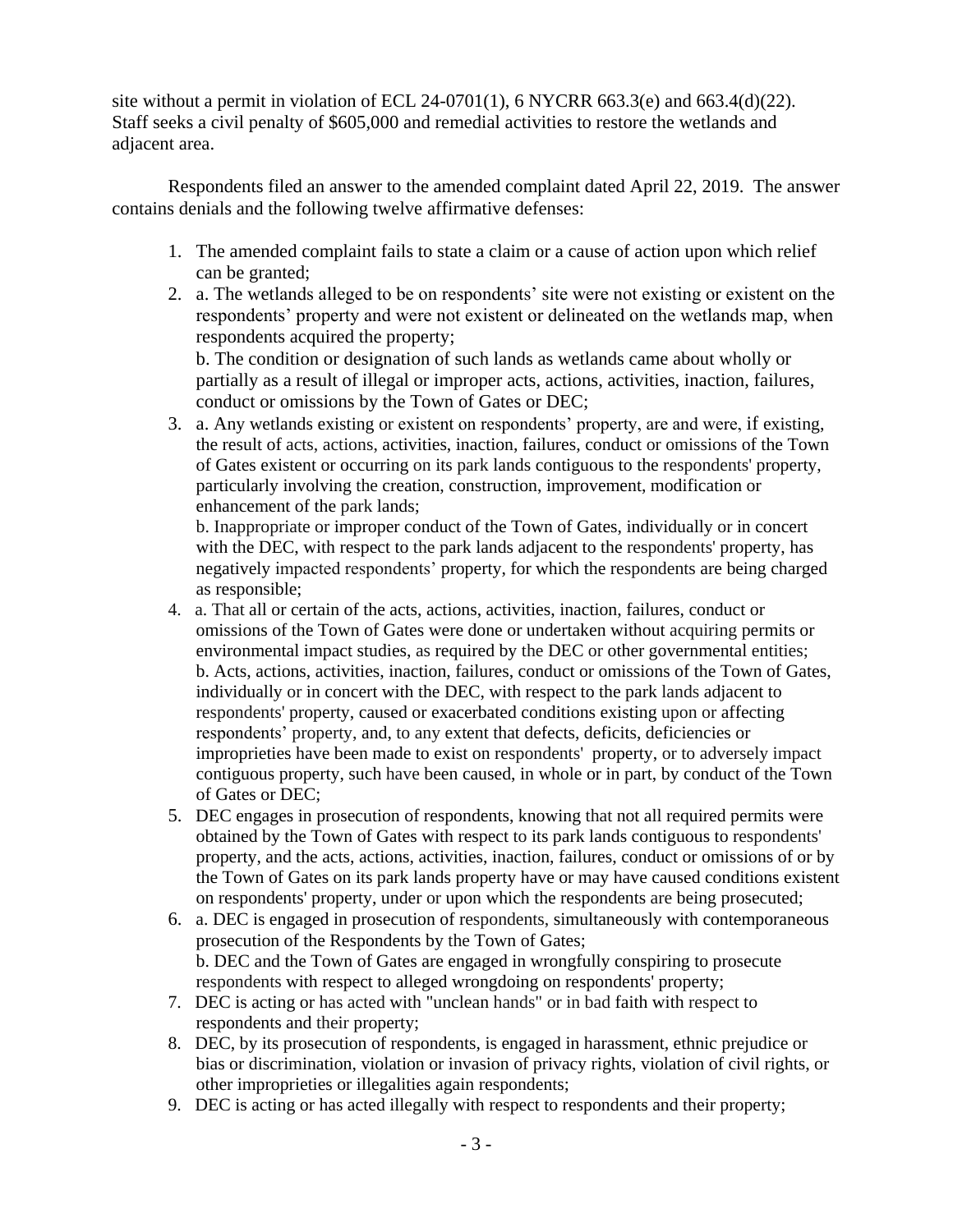- 10. There is no fair basis in law or fact for the imposition of the civil penalty and DEC's efforts to allege, assert, seek or recover such an amount of penalty is outrageous, egregious, unreasonable, exorbitant, unjustifiable, unlawful and unconscionable;
- 11. DEC should be estopped from asserting its allegations, claims or causes of action against respondents; and
- 12. Respondents assert the right to add additional affirmative defenses.

By notice of motion and motion dated May 9, 2019, Department staff moves, pursuant to 6 NYCRR 622.4(f) for an order dismissing respondents' affirmative defenses. In support of its motion, Department staff submitted the supporting affirmation of Dusty Renee Tinsley, Esq. (Tinsley Affirmation), dated May 9, 2019, with eighteen exhibits attached (*see* Appendix A attached hereto).

Respondents oppose staff's motion through the affirmation of Henry S. Stewart, Esq. (Stewart Affirmation), dated June 21, 2019, with two exhibits attached and the affidavit of Hieu X. Luong (Luong Affidavit), sworn to June 21, 2019 (*see* Appendix A).

Department staff requested and was granted permission to file a reply to respondents' opposition papers. By letter dated July 1, 2019, staff submitted the reply affirmation of Dusty Renee Tinsley, Esq. (Tinsley Reply Affirmation), dated July 1, 2019, and the reply affidavit of Steven Miller (Miller Reply Affidavit), sworn to June 26, 2019, with two exhibits attached (*see*  Appendix A).

#### **DISCUSSION**

Department staff moves to dismiss the twelve affirmative defenses pleaded in respondents' papers. (*See* Tinsley Affirmation at ¶¶ 16-60.) Staff seeks dismissal of respondents' affirmative defenses on the grounds that they are meritless, or are otherwise vague and ambiguous (or unsubstantiated) and fail to place staff on notice of any facts or legal theory upon which the defenses are based.

The question addressed herein is whether respondents have stated a defense, not whether respondents have complied with technical pleading requirements. Moreover, when deficiencies in the pleadings may be remedied with a remedy less drastic than dismissal, those remedies should be granted (*see Matter of Truisi*, Ruling of the Chief ALJ, April 1, 2010, at 3). Staff's motion and much of staff's argument is based on the language of 6 NYCRR 622.4(f), which sets forth the grounds for clarifying defenses. Staff, however, seeks dismissal not clarification of the affirmative defenses.

#### Motion to Dismiss Affirmative Defenses

Motions to dismiss affirmative defenses are addressed to the substance of the defense (*see Foley v D'Agostino*, 21 AD2d 60, 64-65 [1st Dept 1964]) and are governed by the standards governing motions to dismiss defenses under CPLR 3211(b) (*see Matter of Truisi*, Ruling of the Chief ALJ, April 1, 2010, at 10-11; *Matter of Grout*, Ruling of the Chief ALJ, December 14, 2014, at 10; *Matter of Edkins Scrap Metal Corp.,* Ruling, March 10, 2015, at 21; *Matter of Old Castle, Inc.*, Ruling, February 29, 2016, at 10-11). Motions to dismiss may challenge the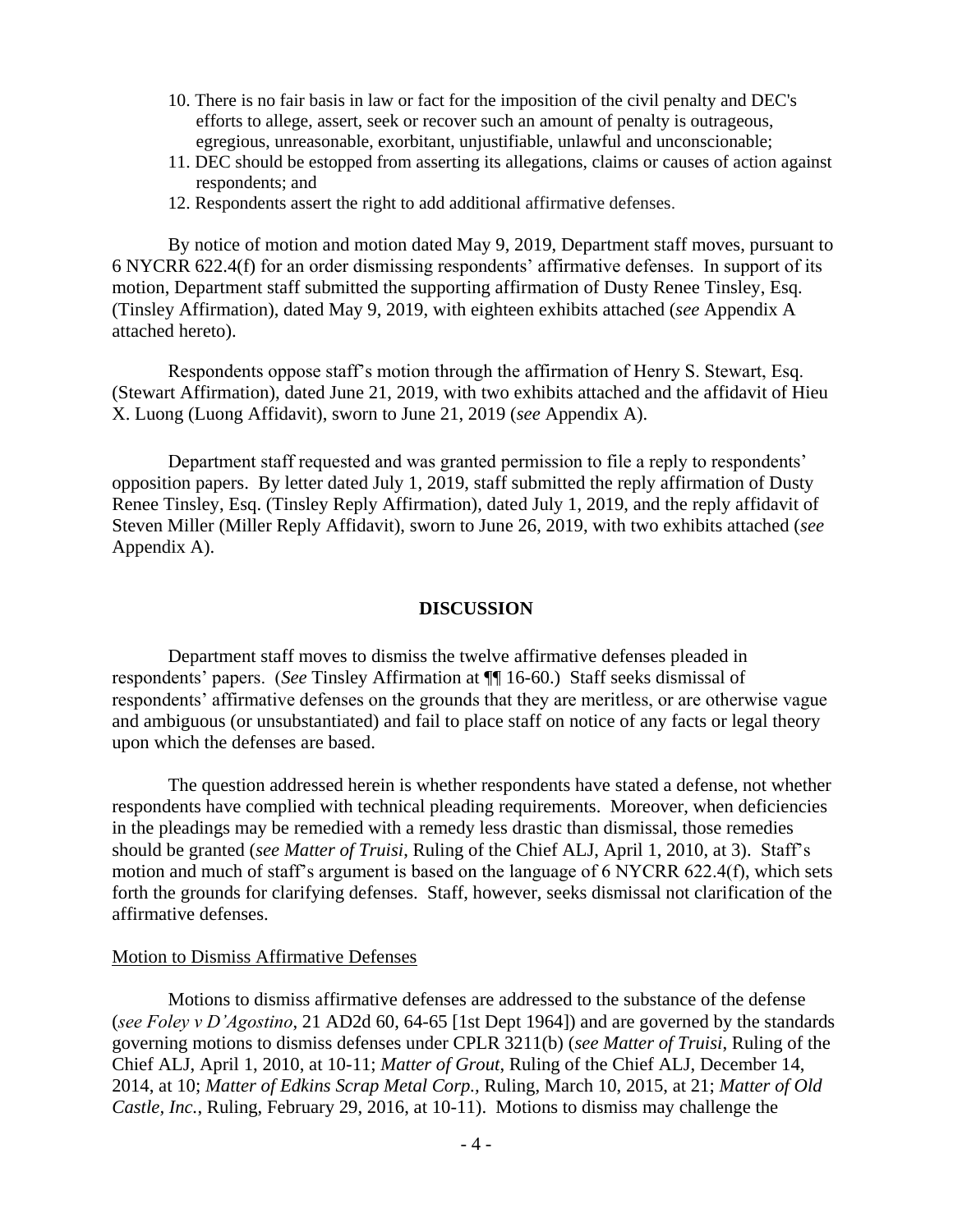pleading on its face (fails to state a defense) or may seek to establish, with supporting evidence, that a claim or defense lacks merit as a matter of law (*see Matter of Truisi*, at 10).

When staff does not support its motion with evidentiary material, respondents' affirmative defenses will be examined to determine whether defenses are stated. The mere conclusory statement of a defense, however, is insufficient. Respondents must plead the elements of each of their affirmative defenses even though, on a motion to dismiss the defenses, respondents' answer will be liberally construed, the facts alleged accepted as true, and respondents afforded every possible inference (*see Matter of Truisi*, at 10 [citing *Leon v Martinez*, 84 NY2d at 87; *Butler v Catinella*, 58 AD3d 145, 148 (2d Dept 2008)]; *Matter of ExxonMobil Oil Corp.*, ALJ Ruling, Sept. 13, 2002, at 3).<sup>1</sup> A motion to dismiss affirmative defenses will be denied if the answer, taken as a whole, alleges facts giving rise to a cognizable defense (*see Matter of Truisi*, at 10 [*citing Foley v D'Agostino*, 21 AD2d 60, 64-65 (1st Dept 1964)]). Moreover, "if there is any doubt as to the availability of a defense, it should not be dismissed" (*see Matter of Truisi*, at 10 [internal citation omitted]). In addition, affidavits submitted in opposition to the motion may be used to save an inartfully pleaded, but potentially meritorious, defense (*see Faulkner v City of New York*, 47 AD3d 879, 881 [2d Dept 2008]).

Defenses that merely plead conclusions of law without supporting facts are insufficient to state a defense (*see Scholastic Inc. v Pace Plumbing Corp.*, 129 AD3d at 75-80, 84 [1st Dept 2015];<sup>2</sup> *see also* 6 NYCRR 622.4[c] [requiring respondent to explicitly assert any affirmative defense together with a statement of the facts which constitute the grounds of each defense asserted]). Lastly, motions to dismiss may not be used to strike denials (*see Rochester v Chiarella*, 65 NY2d 92, 101 [1985]).

1. First Affirmative Defense - failure to state a claim or cause of action upon which relief can be granted.

Department staff argues that failure to state a claim or cause of action upon which relief can be granted is not an affirmative defense and should be dismissed.

Staff is correct that respondents' first affirmative defense is not properly pleaded as an affirmative defense. Rather, this defense is more appropriately pleaded on a motion to dismiss a complaint and merely places Department staff on notice that respondents may move for dismissal in the future (*see Riland v Frederick S. Todman & Co.*, 56 AD2d 350, 352 [1st Dept 1977]; *Pump v Anchor Motor Frgt., Inc.,* 138 AD2d 849, 851 [3rd Dept 1988]; *Salerno v Leica, Inc.*, 258 AD2d 896 [4th Dept 1999]; *Butler v Catinella*, 58 AD3d 145, 150 [2nd Dept 2008]). Until such time as respondents move to dismiss the amended complaint for failure to state a claim, Department staff may safely ignore the defense.

 $\overline{a}$ 

<sup>&</sup>lt;sup>1</sup> Section 622.4(c) of 6 NYCRR reads: "The respondent's answer must explicitly assert any affirmative defenses together with a statement of the facts which constitute the grounds for each affirmative defense asserted."

<sup>2</sup> The court in *Scholastic Inc. v Pace Plumbing Corp.* discussed the unexplained exception to this general rule created by *Immediate v St. John's Queens Hosp.*, 48 NY2d 671 (1979) (holding that the conclusory affirmative defense of statute of limitations put plaintiff on notice without the need for specifying the limitation period), and the fact that such does not comport with CPLR 3013 (*see Scholastic Inc. v Pace Plumbing Corp.*, 129 AD3d at 84).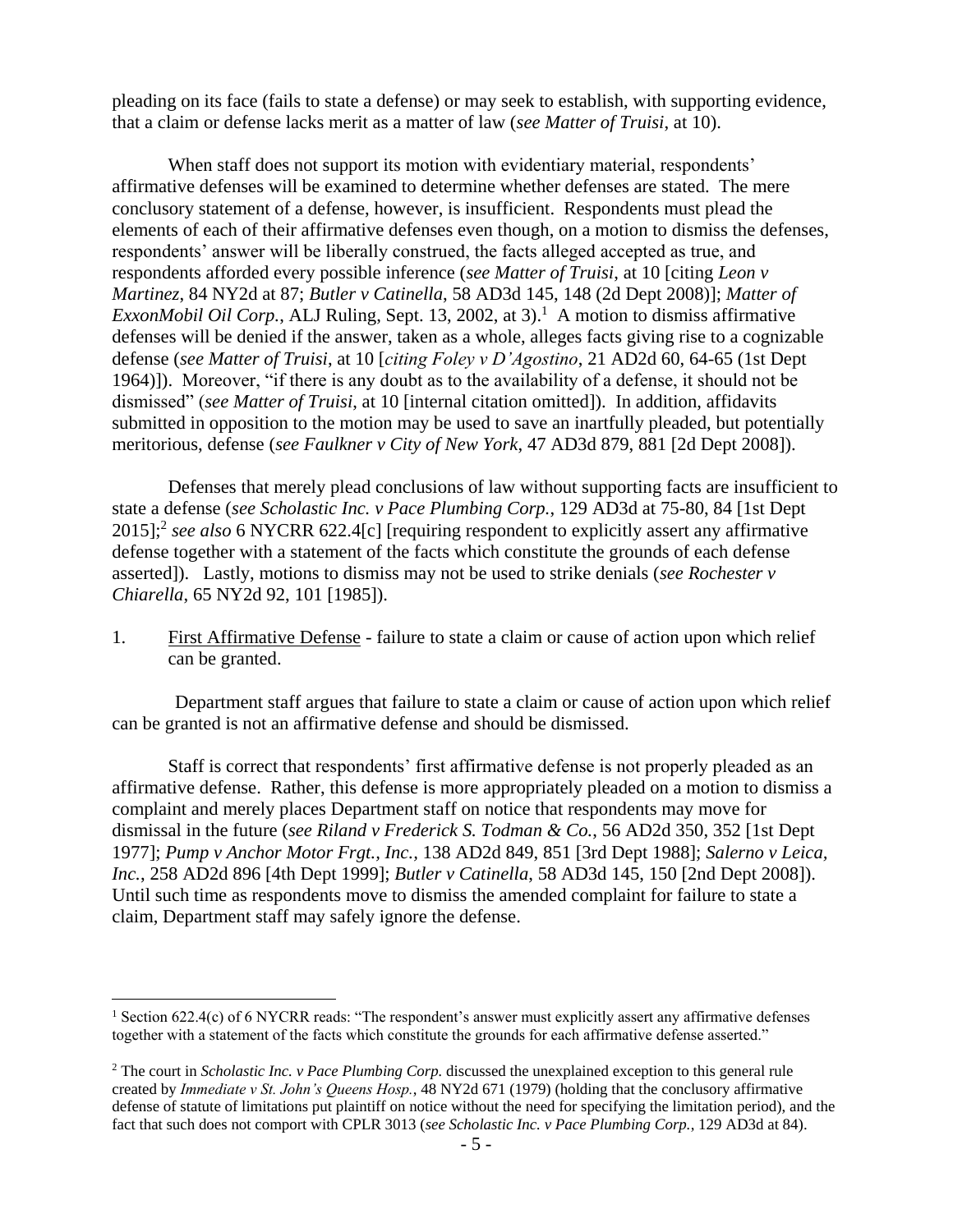I also note that all four Judicial Departments deny motions to dismiss this defense because it amounts to an attempt by the plaintiff to test the sufficiency of its own pleadings (*see Matter of Truisi*, at 12; *Matter of Edkins Scrap Metal Corp*., at 3; *Matter of Oldcastle, Inc.*, at 12; *Butler v Catinella*, 58 AD3d at 150 [stating the rule in the First, Second and Third Departments]; *Salerno v Leica, Inc.*, 258 AD2d 896 [4th Dept 1999]).

Accordingly, staff's motion to dismiss respondents' first affirmative defense is denied.

2. Second Affirmative Defense - the wetlands alleged to be on respondents' site were not existing or existent on respondents' property and were not existent or delineated on the wetlands map, when respondents acquired the property but [the alleged wetlands] were wholly or partially created as a result of illegal or improper acts, actions, activities, inaction, failures, conduct or omissions by the Town of Gates or DEC.

Department staff argues that the second affirmative defense does not place staff on notice of the facts or legal theory upon which respondents' defense is based. Staff argues that staff cannot ascertain what and whose conduct is the basis for the defense or when the events occurred. The first half of respondents' second affirmative defense regarding the existence, delineation or mapping of the wetlands is a denial of staff's claim that the wetlands existed on respondents' property when they purchased the property and a denial of staff's claim that the wetlands were delineated on the wetlands map.

Defenses that are actually denials pleaded as defenses are not affirmative defenses on which a respondent bears the burden of proof and are not subject to dismissal on a motion to strike affirmative defenses (*see Matter of Truisi*, Chief ALJ Ruling on Motion to Strike or Clarify Affirmative Defenses, April 1, 2010, at 5, 11; *Matter of Route 52 Property, LLC*, Decision of the Chief ALJ, March 14, 2012, at 19, 22. *Matter of Oldcastle, Inc.* at 13). Accordingly, the motion to dismiss that portion of the second affirmative defense that constitutes a denial is denied.

Respondents argue that respondents should be allowed to assert in their defenses that "the Town's activities in creating its park required permits and that the Town did not obtain all such required permits" (Stewart Affirmation, ¶ 8). Respondent Hieu Luong alleges improper drainage of respondents' property, caused by an undersized culvert under the Town's entrance road to the Town park has caused the wetlands on respondents' property (*see* Luong Affidavit  $\P$  16 – 28). In staff's reply papers, staff asserts that the Town road has been in existence since at least 1971 and that the road has not been expanded or significantly altered since that time. As a result, the Town's road is exempt from the permitting requirements (*see* Tinsley Reply Affirmation ¶¶ 3 – 6; Miller Reply Affidavit  $\P$  10 – 12, 14).

The theme running throughout respondents' affirmative defenses is that the wetlands on respondents' property were created by the actions of others, namely the Town of Gates or DEC, whether legally or illegally. Respondents' conclusions presume there is a legal significance to how the wetlands came to be on respondents' property. For the purposes of the violations charged by Department staff in this matter, legal precedent demonstrates that it does not matter whether the wetland is occurring naturally or was created as a result of human activity.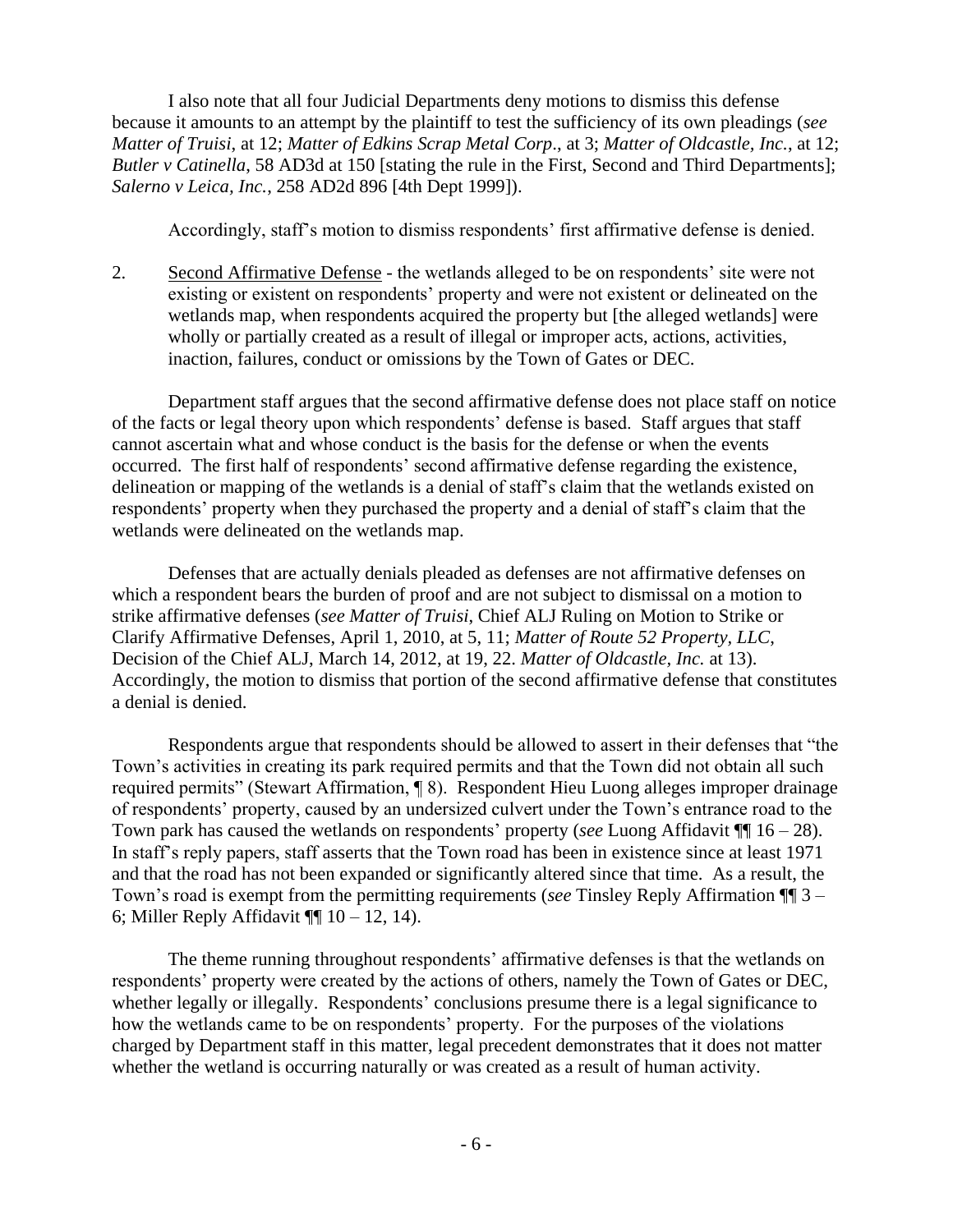In *Clemente v Jorling*, Decision and Order of the Freshwater Wetlands Appeals Board, Index No. 87-44, April 29, 1992 (1992 WL 554278), the Board concluded that allegedly illegally created wetlands must be included within the wetland boundary. Appellant Clemente argued that portions of the wetland were created due to illegal discharge and blocked culverts and the wetland was thus expanded as a result of illegal hydric inputs. The Board noted that "wetlands are identified, mapped and regulated on the basis of certain physical and biological characteristics. No distinction is made in the statute as to whether the wetland occurs naturally, is created as a result of human construction activities or is created by some other means" (*id.* at \*3).

In *Matter of Rappl & Hoenig Co., Inc. v New York State Dept. of Envtl. Conservation*, 61 AD2d 20 (4th Dept 1978), the petitioner argued that if its property has become a freshwater wetland as defined in the Freshwater Wetlands Act (ECL, article 24), such condition was artificially created, and further argued that the Legislature did not intend that the Act be applied to artificially created wetlands. Supreme Court rejected that claim. The Fourth Department recognized that, "[t]o have held otherwise would have restrained the State Commissioner of Environmental Conservation from exercising authority over long established wetlands which may have been created as a result of the construction of cities, suburbs, highways, etc., of this state, a result surely inconsistent with the broad policy and purpose of the Act [\(ECL 24-0103,](http://www.westlaw.com/Link/Document/FullText?findType=L&pubNum=1000300&cite=NYECS24-0103&originatingDoc=I2ba2c45fd8c311d99439b076ef9ec4de&refType=LQ&originationContext=document&vr=3.0&rs=cblt1.0&transitionType=DocumentItem&contextData=(sc.DocLink)) [24-0105\).](http://www.westlaw.com/Link/Document/FullText?findType=L&pubNum=1000300&cite=NYECS24-0105&originatingDoc=I2ba2c45fd8c311d99439b076ef9ec4de&refType=LQ&originationContext=document&vr=3.0&rs=cblt1.0&transitionType=DocumentItem&contextData=(sc.DocLink)) It is conceivable that any distinction between 'artificially' or 'naturally' created wetlands has long been blurred by our growth and development" (*id.* at 23). Therefore, the Department may take into account environmental changes as they develop (*id.*).

The purpose of this ruling is to determine whether a defense is stated and if one is stated, whether the defense lacks merit as a matter of law. Therefore, I will not make findings of fact regarding the facts argued by the parties at this point in the proceeding. I conclude, however, based on the discussion above, that respondents' argument that the wetlands were created by the acts or omissions of other is without merit as a matter of law.

To the extent that respondents are arguing that Department staff is engaged in selective enforcement or discriminatory prosecution, the Office of Hearings and Mediation Services has consistently held that the defense of selective enforcement or discriminatory prosecution is not a defense to an administrative proceeding but must be raised in a judicial forum (*see Matter of McCulley*, ALJ Ruling on Motion for Order without Hearing, Sept. 7, 2007, at 7-8).

For the reasons stated above, I conclude that respondents' allegation that the wetlands did not exist on respondents' property and were not delineated on the wetlands map when respondents acquired the property is a denial and Department staff's motion to dismiss that portion of the second affirmative defense is denied. Furthermore, I conclude that respondents' allegation that the Town of Gates or DEC caused the wetlands to be located on respondents' property is without merit as a matter of law. Department staff's motion to dismiss that portion of respondents' second affirmative defense is granted.

3. Third Affirmative Defense - any wetlands existing or existent on respondents' property, are and were, if existing, the result of acts, actions, activities, inaction, failures, conduct or omissions of the Town of Gates existent or occurring on its park lands contiguous to the respondents' property, particularly involving the creation, construction, improvement, modification or enhancement of the park lands; and the inappropriate or improper conduct of the Town of Gates, individually or in concert with the DEC, with respect to the park lands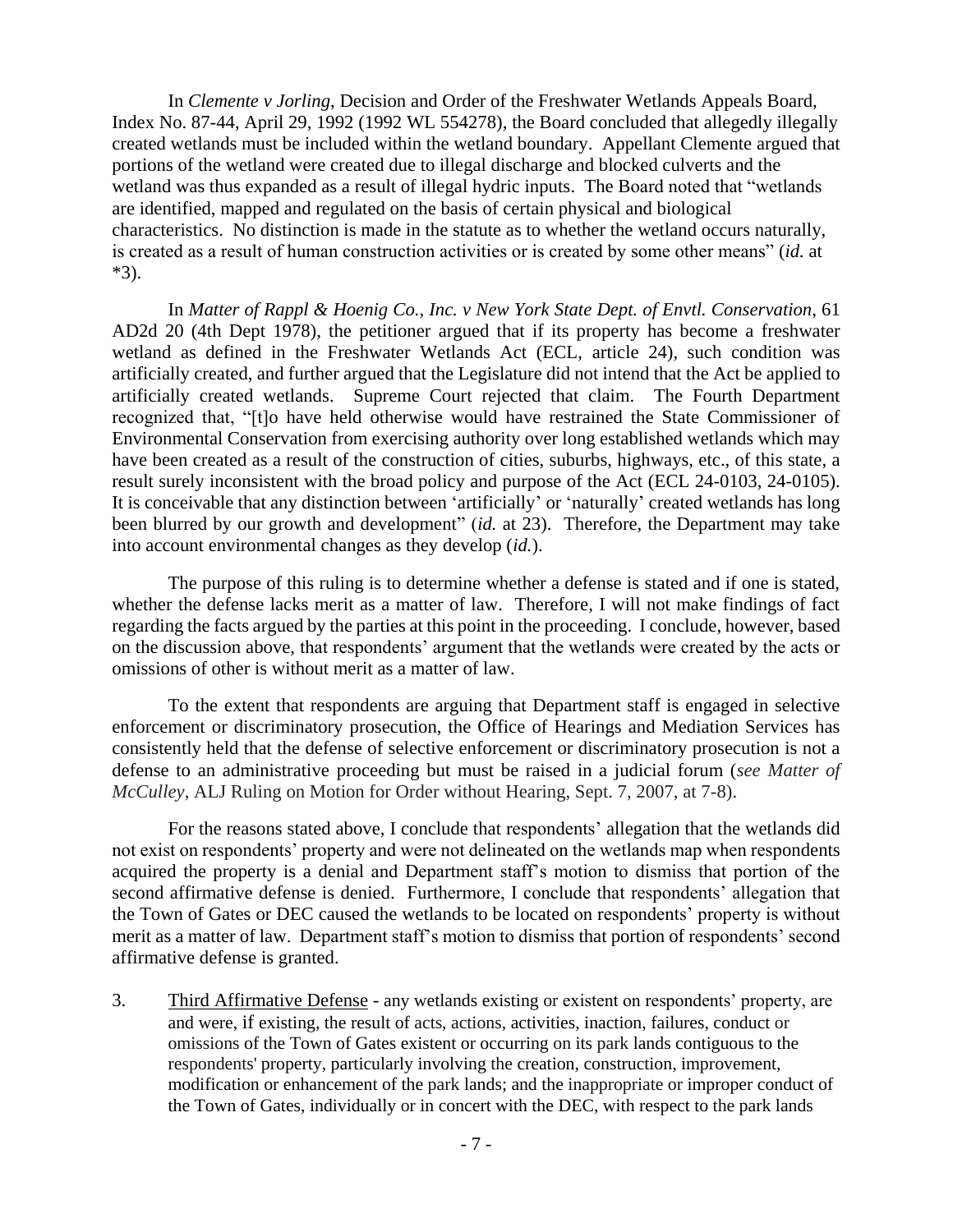adjacent to the respondents' property, has negatively impacted respondents' property, for which the respondents are being charged as responsible;

Department staff and respondents make the same arguments in support of their respective positions related to the third affirmative defense as they did the second. I also note that this is not the proper forum to adjudicate what the Town of Gates has done on its property. To the extent respondents' affirmative defenses attempt to allege cross-claims and counter-claims, the ECL and the Department's enforcement hearing regulations, 6 NYCRR part 622, do not provide for cross claims, impleaders or counter-claims (*see Matter of Gasco-Merrick Road Gas Corp.*, Ruling of the ALJ, July 21, 2005, at 1; *Matter of David E. Hansen*, Order of the Commissioner, January 3, 2000, *adopting* Hearing Report). Instead, these claims must be pursued in a court of competent jurisdiction (*see Matter of Edivane Franco*, Ruling on Pre-Hearing Motions, June 18, 2008, at 3). To the extent that the third affirmative defense is claiming unclean hands on the part of the Department, that defense is addressed below.

For the reasons stated above and in the discussion of the second affirmative defense, I conclude that respondents' third affirmative defense is without merit as a matter of law. Department staff's motion to dismiss respondents' third affirmative defense is granted.

4. Fourth Affirmative Defense - that all or certain of the aforementioned acts, actions, activities, inaction, failures, conduct or omissions of the Town of Gates were done or undertaken without acquiring permits or environmental impact studies, as required by the DEC or other governmental entities. Acts, actions, activities, inaction, failures, conduct or omissions of the Town of Gates, individually or in concert with the DEC, with respect to the park lands adjacent to respondents' property, caused or exacerbated conditions existing upon or affecting respondents' property, and, to any extent that defects, deficits, deficiencies or improprieties have been made to exist on respondents' property, or to adversely impact contiguous property, such have been caused, in whole or in part, by conduct of the Town of Gates or the DEC.

Department staff and respondents make the same arguments in support of their respective positions related to the fourth affirmative defense as they did the second and third. For the reasons stated above in the discussion of respondents' second and third affirmative defenses, I conclude that respondents' fourth affirmative defense is without merit as a matter of law. Department staff's motion to dismiss respondents' fourth affirmative defense is granted.

5. Fifth Affirmative Defense - DEC engages in prosecution of respondents, knowing that not all required permits were obtained by the Town of Gates with respect to its park lands contiguous to respondents' property, and the acts, actions, activities, inaction, failures, conduct or omissions of or by the Town of Gates on its park lands property have or may have caused conditions existent on respondents' property, under or upon which the respondents are being prosecuted.

Department staff and respondents make the same arguments in support of their respective positions related to the fifth affirmative defense as they did the second, third and fourth affirmative defenses. Whether or not the Town of Gates obtained all permits related to its park lands, and whether DEC knew or knows that to be the case, are questions without relevance to this enforcement proceeding and the charges against respondents.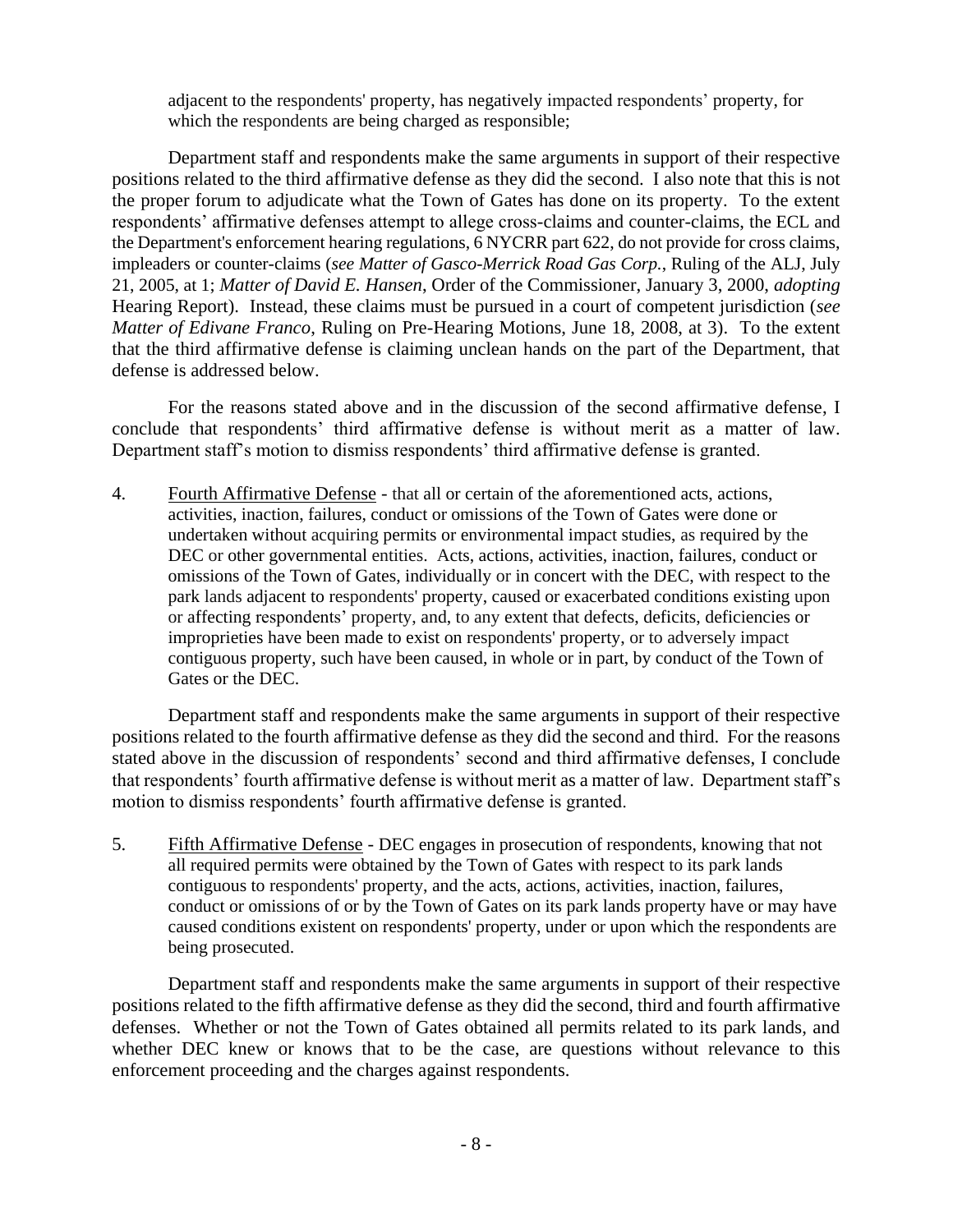To the extent that respondents are arguing that Department staff is engaged in selective enforcement or discriminatory prosecution, that defense is not a defense to this administrative proceeding but must be raised in a judicial forum (*see Matter of McCulley*, *at 7-8*).

For the reasons stated above and in the discussion of respondents' second, third and fourth affirmative defenses, I conclude that respondents' fifth affirmative defense is without merit. Department staff's motion to dismiss respondents' fifth affirmative defense is granted.

6. Sixth Affirmative Defense - The DEC is engaged in prosecution of respondents, simultaneously with contemporaneous prosecution of the Respondents by the Town of Gates. DEC and the Town of Gates are engaged in wrongfully conspiring to prosecute respondents with respect to alleged wrongdoing on respondents' property.

Department staff argues that this defense has no merit and states that it is not surprising that the Department and the Town of Gates have on-going enforcement actions against respondents, with the State enforcing State law and the Town enforcing the Town code. Respondents argue that the DEC and Town "have worked together, jointly, to prosecute the Respondents, and there does exist question [sic] as to whether they ever worked together to thwart correct permitting for the construction, long ago, of a roadway into and out of the Town Park and the drainage culvert piping beneath it" (Stewart Affirmation ¶ 16).

It is not uncommon for State and local authorities to coordinate in prosecution of their respective laws against the same individuals as the underlying facts may constitute a violation of state law and a separate violation of local law. This does not a conspiracy make. Respondent Hieu Luong signed a consent order with the Department in June 2017 related to his violation of wetlands law and regulations. He subsequently violated the order by failing to restore the wetlands and adjacent area and continued to commit violations of the wetlands regulations. Staff commenced a proceeding against him culminating in the Commissioner's order against him (s*ee Matter of Hieu Luong*, *supra*). The present matter alleges further violations of the freshwater wetlands regulations by respondents. Respondents have a history of noncompliance that spans several years and Department staff's attempts to bring respondents into compliance have been ignored. Department staff is authorized by law and regulation to commence enforcement proceedings against those who violate the freshwater wetlands law and regulations. Respondents do not allege elements of any conspiracy. Accordingly, a defense is not stated.

To the extent that respondents raise a malicious prosecution defense, that defense is not available in this administrative process (*see Matter of McCulley*, at 7-8 [and cases cited therein]). I conclude that respondents have not sufficiently stated a defense in respondents' sixth affirmative defense. Department staff's motion to dismiss respondents' sixth affirmative defense is granted.

7. Seventh Affirmative Defense - DEC is acting and/or has acted with "unclean hands" or in bad faith with respect to respondents and their property.

Department staff cites the general rule that equitable defenses, such as unclean hands, are not applicable against an agency acting in a governmental capacity in the discharge of its statutory responsibility (*see* Matter *[of Wedinger v Goldberger](https://1.next.westlaw.com/Link/Document/FullText?findType=Y&serNum=1988041957&pubNum=605&originatingDoc=If0122acf4c4a11e38578f7ccc38dcbee&refType=RP&fi=co_pp_sp_605_440&originationContext=document&transitionType=DocumentItem&contextData=(sc.Search)#co_pp_sp_605_440)*, 71 NY2d 428, 440-441, *cert denied* [488 US 850. \[1988\];](https://1.next.westlaw.com/Link/Document/FullText?findType=Y&serNum=1988129104&pubNum=0000780&originatingDoc=If0122acf4c4a11e38578f7ccc38dcbee&refType=RP&originationContext=document&transitionType=DocumentItem&contextData=(sc.Search)) *[Matter of Parkview Assocs. v City of New York](https://1.next.westlaw.com/Link/Document/FullText?findType=Y&serNum=1988024343&pubNum=605&originatingDoc=If0122acf4c4a11e38578f7ccc38dcbee&refType=RP&fi=co_pp_sp_605_282&originationContext=document&transitionType=DocumentItem&contextData=(sc.Search)#co_pp_sp_605_282)*, 71 NY2d 274, 282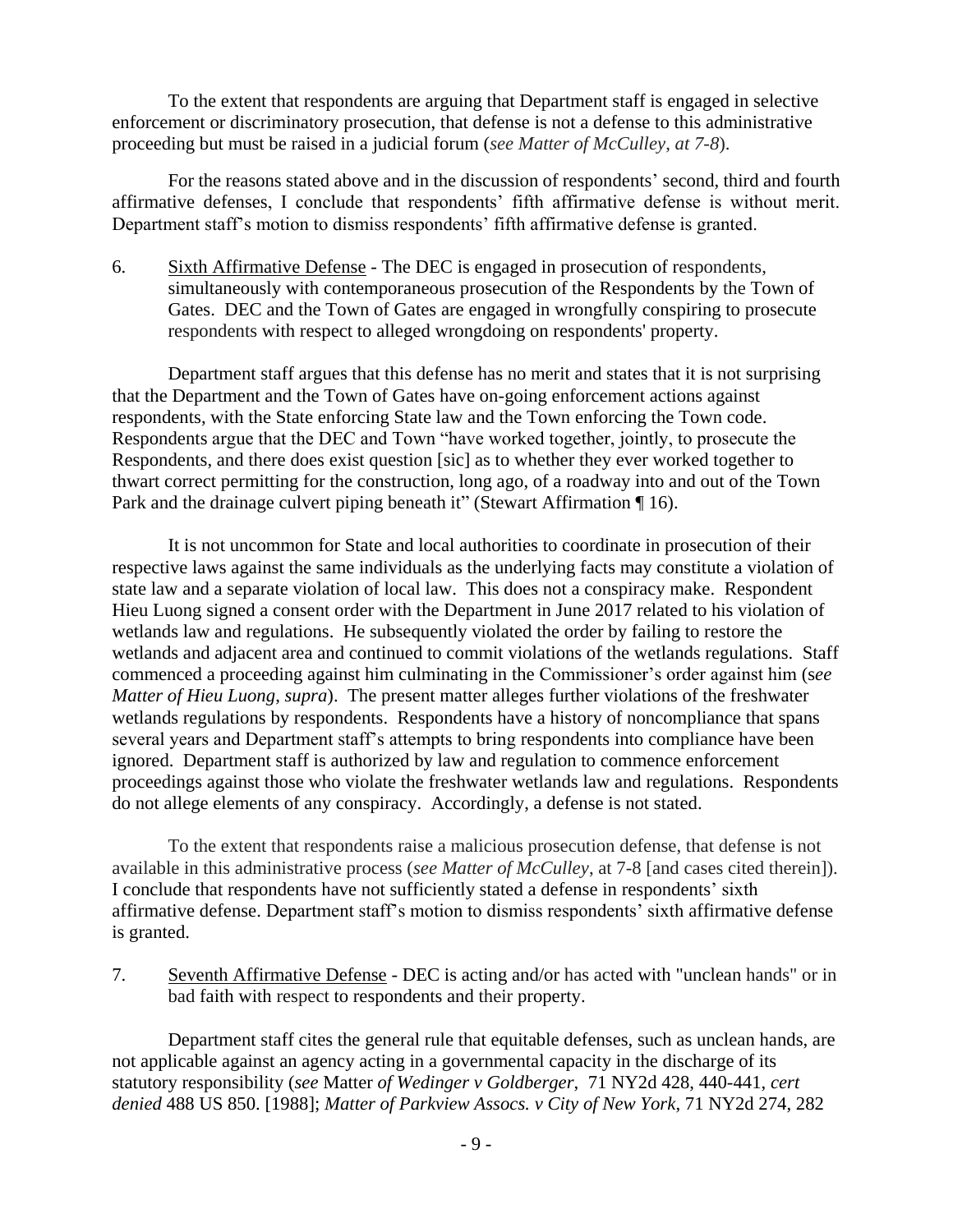[\[1988\];](https://1.next.westlaw.com/Link/Document/FullText?findType=Y&serNum=1988024343&pubNum=605&originatingDoc=If0122acf4c4a11e38578f7ccc38dcbee&refType=RP&fi=co_pp_sp_605_282&originationContext=document&transitionType=DocumentItem&contextData=(sc.Search)#co_pp_sp_605_282) *see also Matter of Giambrone*, Order of the Commissioner, Dee. 21, 2001, *adopting* ALJ Summary Report, at 25-26). To plead a defense of unclean hands, respondents must allege that the Department has committed some unconscionable act that is directly related to the subject matter of the proceeding and has injured respondents (*see [Hytko v Hennessey](https://1.next.westlaw.com/Link/Document/FullText?findType=Y&serNum=2018766210&pubNum=0007049&originatingDoc=If0122acf4c4a11e38578f7ccc38dcbee&refType=RP&fi=co_pp_sp_7049_1085&originationContext=document&transitionType=DocumentItem&contextData=(sc.Search)#co_pp_sp_7049_1085)*, 62 AD3d 1081, [1085-1086 \[3d Dept 2009\]\)](https://1.next.westlaw.com/Link/Document/FullText?findType=Y&serNum=2018766210&pubNum=0007049&originatingDoc=If0122acf4c4a11e38578f7ccc38dcbee&refType=RP&fi=co_pp_sp_7049_1085&originationContext=document&transitionType=DocumentItem&contextData=(sc.Search)#co_pp_sp_7049_1085).

Respondents appear to rely on the allegations contained in the first six affirmative defenses to support their claim of unclean hands or bad faith. Respondents, however, have failed to show some wrongdoing or unconscionable conduct which is proximately related to respondents' alleged violations. As previously decided, wetlands and adjacent areas are present on respondents' property (*see Matter of Hieu Luong*, at 2). Those wetlands were shown on the 1986 map (*id.*). Respondents admittedly purchased the property in 2012. Respondents do not allege that Department staff's conduct caused respondents to clear, fill or grade freshwater wetlands and adjacent area. Applying liberal construction to respondents' seventh affirmative defense, and the papers submitted in response to staff's motion, I find there are insufficient facts alleged or otherwise offered to support the defense that the Department's conduct was unconscionable or that the Department acted in bad faith. Conclusions of law without supporting facts are insufficient to state a defense.

Accordingly, I conclude respondents' seventh affirmative defense of unclean hands is without merit and that respondents have not sufficiently stated a defense. Department staff's motion to dismiss respondents' seventh affirmative defense is granted.

8. Eighth Affirmative Defense - DEC, by its prosecution of respondents, is engaged in harassment, ethnic prejudice or bias or discrimination, violation or invasion of privacy rights, violation of civil rights, or other improprieties or illegalities against respondents.

Department staff argues that respondents have failed to assert any facts supporting respondents' claim that the Department's prosecution of this matter constitutes harassment, ethnic prejudice, bias, discrimination, violation or invasion of privacy rights, violation of civil rights, or other improprieties or illegalities again respondents. Staff is pursuing enforcement against respondents for their alleged clearing, filling and grading of freshwater wetlands and adjacent areas, which are statutory and regulatory violations. In addition, staff argues that the defenses contained in the eighth affirmative defense are not appropriate to consider in an administrative proceeding.

In support of this defense, Mr. Luong states, "[w]hile the Town of Gates and the DEC assert that they are lawfully enforcing provisions of [the Town Code and the ECL], respectively, I respectfully assert that such has constituted and included harassment, bullying, intimidation, and unlawful and discriminatory conduct against me, particularly by the Town of Gates. Such prejudicial conduct has included not just harassment, but ethnic insult and overt and covert racism (Luong Affidavit ¶ 8). Mr. Luong describes in detail examples of this alleged behavior committed by a representative of the Town of Gates (id.). Mr. Luong goes on to state that he has commenced an action in the Monroe County Supreme Court with respect to the alleged conduct against him and his rights (*see* Luong Affidavit ¶ 9). My search of the New York State Unified Court System's eCourts filings reveals that Mr. Luong commenced an action or proceeding against the Town of Gates in 2016 (Index No. 2016/11495) and an action or proceeding against the Town of Gates in 2018 (Index No. 2018005292).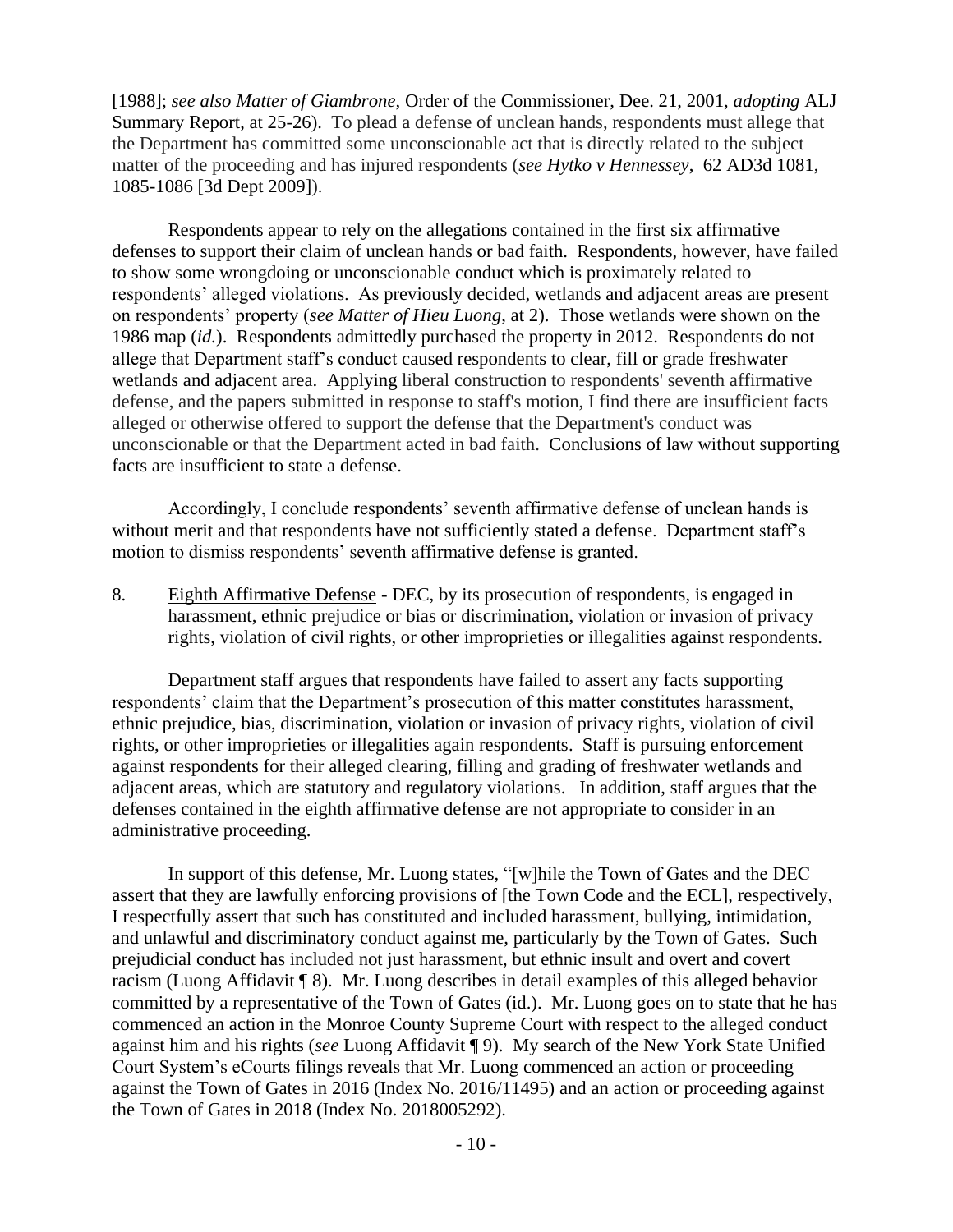Respondents have not made any specific factual allegation that Department staff engaged in the alleged misconduct and have not alleged that this proceeding was brought as a result of any bias of employees of the Department. The jurisdiction of the Department in this matter is clearly defined in ECL, article 24, title 5 and ECL 71–2303. As noted by staff, the alleged discrimination and civil rights violations arise from alleged conduct of a Town employee, a nonparty to this matter, and not a Department employee (*see* Tinsley Reply Affirmation ¶ 10).

Moreover, the precise nature of respondents' eighth affirmative defense is unclear. To the extent the respondents raise a selective enforcement or discriminatory prosecution defense, that defense is not available in this administrative proceeding as a matter of law (*see Matter of McCulley*, at 7-8 [and cases cited therein]). To the extent that respondents raise a malicious prosecution defense, that defense is also not available in this administrative process (*id.*).

Applying liberal construction to respondents' eighth affirmative defense, and the papers submitted in response to staff's motion, I conclude that there are insufficient facts alleged or otherwise offered to support the defense that by enforcing the environmental laws and regulations against respondents, the Department is engaging in harassment, ethnic prejudice or bias or discrimination, violation or invasion of privacy rights, violation of civil rights, or other improprieties or illegalities against respondents. Conclusions of law without supporting facts are insufficient to state a defense.

Accordingly, for the reasons stated above, I conclude that respondents have not sufficiently stated a defense. Department staff's motion to dismiss respondents' eighth affirmative defense is granted.

9. Ninth Affirmative Defense - DEC is acting or has acted illegally with respect to respondents and their property.

Department staff argues that respondents have not alleged any facts in support of respondents' ninth affirmative defense. Staff asserts the defense has no merit because the sole reason for this enforcement proceeding is respondents' alleged clearing, filling and grading of freshwater wetlands and adjacent area. Respondents' answer, the Stewart Affirmation and Luong Affidavit do not allege any facts in support of this affirmative defense.

Department staff's authority to regulate freshwater wetlands and enforce the ECL and regulations is clear (*see* ECL, article 24, title 5 and ECL 71–2303). The ninth affirmative defense is an unsupported conclusion of law. As noted above, defenses that merely plead conclusions of law without supporting facts are insufficient to state a defense.

I conclude that respondents have not sufficiently stated a cognizable defense. Department staff's motion to dismiss respondents' ninth affirmative defense is granted.

10. Tenth Affirmative Defense - there is no fair basis in law or fact for the imposition of the civil penalty and DEC's efforts to allege, assert, seek or recover such an amount of penalty is outrageous, egregious, unreasonable, exorbitant, unjustifiable, unlawful and unconscionable.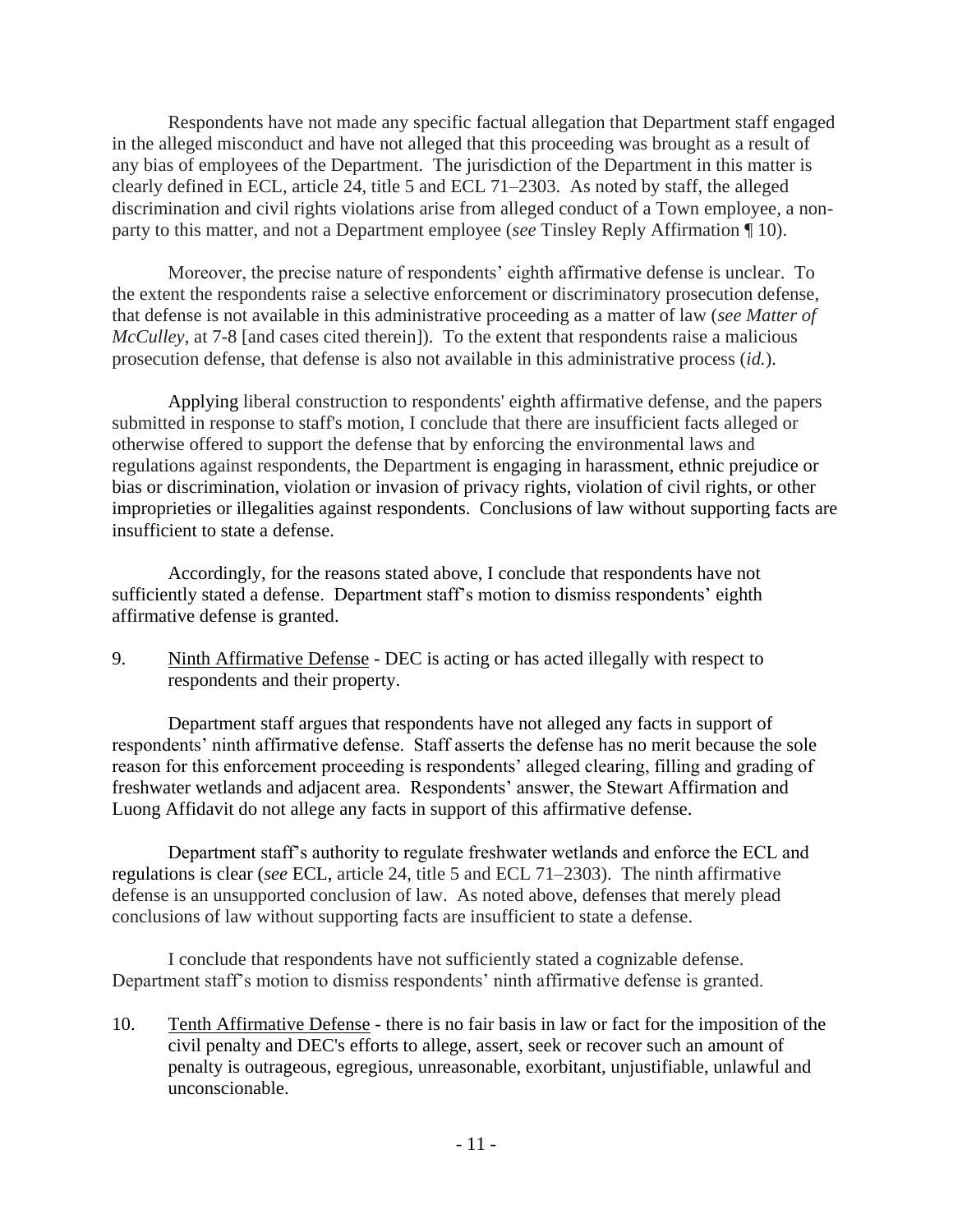Department staff argues that respondents' tenth affirmative defense fails to provide facts constituting the grounds for the defense and that the defense has no merit because the penalty sought is authorized by the ECL. Staff also argues that the alleged defense is not a defense to the violations alleged in the complaint. Respondents argue that respondents should be afforded the right to defend against the civil penalty and contest the basis for the amount requested (Stewart Affirmation ¶ 20).

As stated, respondents' tenth affirmative defense is not a defense against liability, rather it is a defense against the relief requested by staff. It is staff's burden to demonstrate that the civil penalty requested is supported and appropriate. Respondents are allowed to challenge staff's proof in support of staff's request. Respondents are also authorized at hearing to crossexamine staff's witnesses regarding the penalty requested as well as provide testimony and evidence in support of respondents' position. In this instance, I conclude that respondents do not need to plead an affirmative defense to challenge staff's penalty request based on the reasons stated above, but to the extent respondents bear the burden of proving the penalty requested is unreasonable, exorbitant, unjustifiable, and unconscionable, I conclude a defense is stated.

Accordingly, Department staff's motion to dismiss the tenth affirmative defense is denied.

11. Eleventh Affirmative Defense - DEC should be estopped from asserting its allegations, claims or causes of action against respondents.

Department staff cites the general rule of law that estoppel may not be used against a governmental agency discharging its statutory duties (*see Matter of Wedinger [v Goldberger](https://1.next.westlaw.com/Link/Document/FullText?findType=Y&serNum=1988041957&pubNum=0000605&originatingDoc=I153cc275238711e798dc8b09b4f043e0&refType=RP&fi=co_pp_sp_605_440&originationContext=document&transitionType=DocumentItem&contextData=(sc.Search)#co_pp_sp_605_440)*, 71 [NY2d 428, 440-441 \[1988\]](https://1.next.westlaw.com/Link/Document/FullText?findType=Y&serNum=1988041957&pubNum=0000605&originatingDoc=I153cc275238711e798dc8b09b4f043e0&refType=RP&fi=co_pp_sp_605_440&originationContext=document&transitionType=DocumentItem&contextData=(sc.Search)#co_pp_sp_605_440); *[Waste Recovery Enterprise LLC v Town of Unadilla](https://1.next.westlaw.com/Link/Document/FullText?findType=Y&serNum=2002323692&pubNum=0000155&originatingDoc=I153cc275238711e798dc8b09b4f043e0&refType=RP&fi=co_pp_sp_155_768&originationContext=document&transitionType=DocumentItem&contextData=(sc.Search)#co_pp_sp_155_768)*, 294 AD2d [766, 768](https://1.next.westlaw.com/Link/Document/FullText?findType=Y&serNum=2002323692&pubNum=0000155&originatingDoc=I153cc275238711e798dc8b09b4f043e0&refType=RP&fi=co_pp_sp_155_768&originationContext=document&transitionType=DocumentItem&contextData=(sc.Search)#co_pp_sp_155_768) [3d Dept 2002]), unless it is determined that the Department was guilty of improper conduct upon which the opposing party justifiably relied (*see [Matter of Forest Creek Equity](https://1.next.westlaw.com/Link/Document/FullText?findType=Y&serNum=1996082446&pubNum=0000551&originatingDoc=I153cc275238711e798dc8b09b4f043e0&refType=RP&fi=co_pp_sp_551_571&originationContext=document&transitionType=DocumentItem&contextData=(sc.Search)#co_pp_sp_551_571)  [Corp. v Department of Envtl. Conservation,](https://1.next.westlaw.com/Link/Document/FullText?findType=Y&serNum=1996082446&pubNum=0000551&originatingDoc=I153cc275238711e798dc8b09b4f043e0&refType=RP&fi=co_pp_sp_551_571&originationContext=document&transitionType=DocumentItem&contextData=(sc.Search)#co_pp_sp_551_571)* 168 Misc2d 567, 571 [Sup Ct, Monroe County 1996]). Further, estoppel may not be used when the party invoking the doctrine should have been aware of statutory requirements through diligent research (*see [Waste Recovery Enterprise](https://1.next.westlaw.com/Link/Document/FullText?findType=Y&serNum=2002323692&pubNum=0000155&originatingDoc=I153cc275238711e798dc8b09b4f043e0&refType=RP&fi=co_pp_sp_155_769&originationContext=document&transitionType=DocumentItem&contextData=(sc.Search)#co_pp_sp_155_769)  LLC*[, 294 AD2d at 769;](https://1.next.westlaw.com/Link/Document/FullText?findType=Y&serNum=2002323692&pubNum=0000155&originatingDoc=I153cc275238711e798dc8b09b4f043e0&refType=RP&fi=co_pp_sp_155_769&originationContext=document&transitionType=DocumentItem&contextData=(sc.Search)#co_pp_sp_155_769) *Matter of Edkins Scrap Metal Corp.*, Ruling, March 10, 2015, at 24).

Respondents "assert that, if the DEC enabled the Town of Gates to avoid obtaining necessary permit, such was improper conduct" (Stewart Affirmation ¶ 19). Respondents' speculative and conclusory statement does not provide the requisite showing that respondents justifiably relied upon that alleged conduct when respondents allegedly cleared, filled and graded the wetlands and adjacent area. In addition, respondents should have been aware of the statutory requirements when they purchased their property. Moreover, respondents were made aware of the regulatory requirements pertaining to wetlands in May 2013 when Department staff delineated the wetlands for respondents and provided respondents with a Freshwater Wetlands Determination. To the extent that this stated defense is a selective enforcement or discriminatory prosecution argument, as noted above, that defense is not available in this administrative proceeding as a matter of law (*see Matter of McCulley*, *supra*).

Even liberally construing respondents' papers, respondents have not alleged any affirmative misconduct of the Department that respondents relied upon in support of this defense.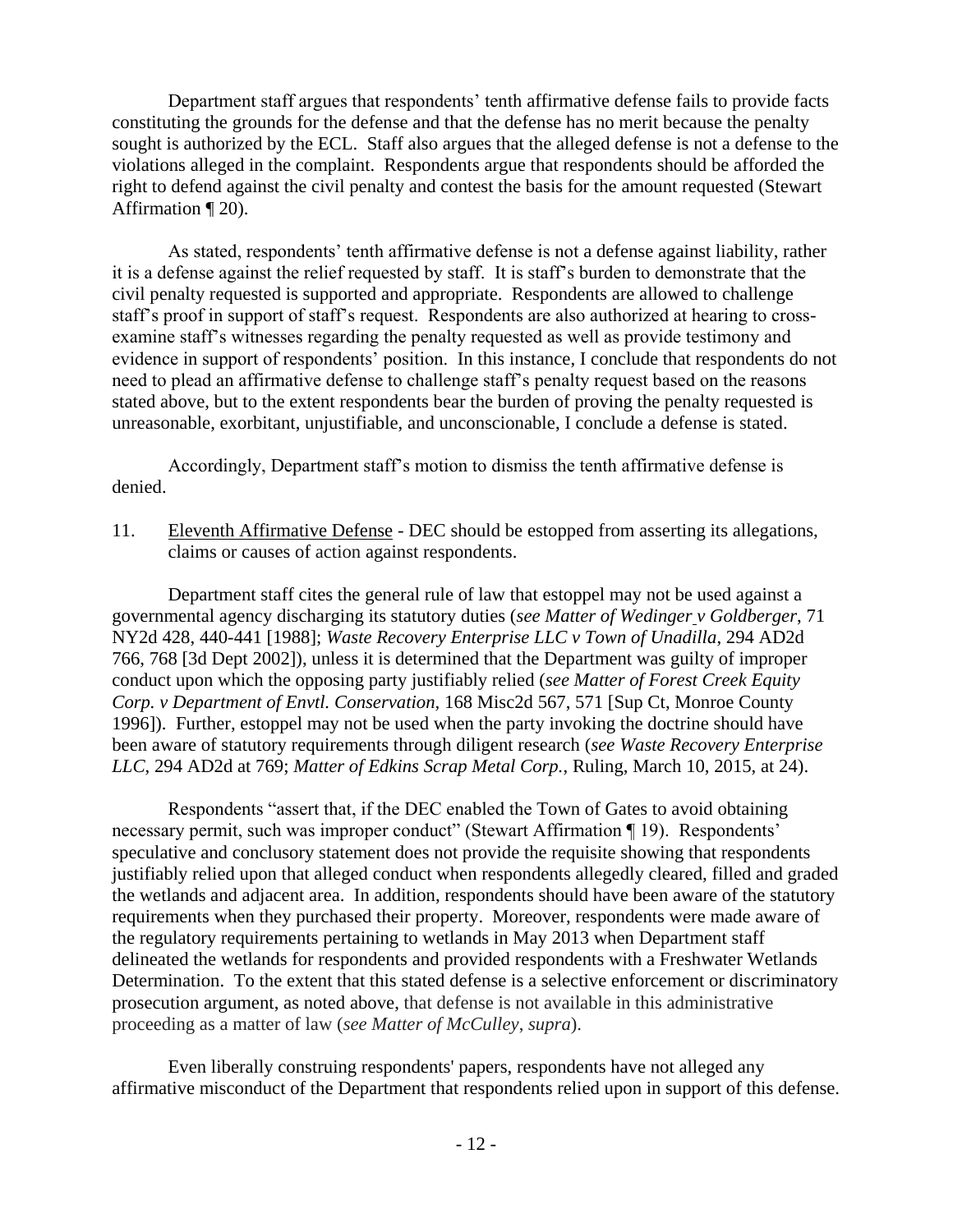Absent that, the defense is not stated. Department staff motion to dismiss respondents' eleventh affirmative defense is granted.

12. Twelfth Affirmative Defense - respondents assert the right to add additional affirmative defenses.

Department staff argues that respondents' twelfth affirmative defense is not a defense. Respondents seek only to reserve a right to assert other affirmative defenses. To assert additional affirmative defenses, however, respondents must move to amend their answer. Amendment of pleadings is governed by [6 NYCRR 622.5.](https://1.next.westlaw.com/Link/Document/FullText?findType=L&pubNum=1013028&cite=6NYADC622.5&originatingDoc=I90beb1edffe111e79bf099c0ee06c731&refType=LQ&originationContext=document&transitionType=DocumentItem&contextData=(sc.Search))

I conclude that respondents' twelfth affirmative defense is not an affirmative defense. Department staff's motion to dismiss respondents' twelfth affirmative defense is granted.

## RULING

Based on the foregoing discussion, my ruling on Department staff's motion to dismiss respondents' affirmative defenses is as follows:

- 1. Department staff's motion to dismiss respondents' first and tenth affirmative defenses is denied.
- 2. Department staff's motion to dismiss respondents' second affirmative defense is granted, in part, but is denied to the extent that respondents' second affirmative defense constitutes a denial.
- 3. Department staff's motion to dismiss respondents' third, fourth, fifth, sixth, seventh, eighth, ninth, eleventh and twelfth affirmative defenses is granted.

A conference call will be scheduled after the parties have been served with this ruling to schedule the hearing on staff's causes of action and relief requested.

> $\sqrt{s}$ Michael S. Caruso Administrative Law Judge

Dated: August 29, 2019 Albany, New York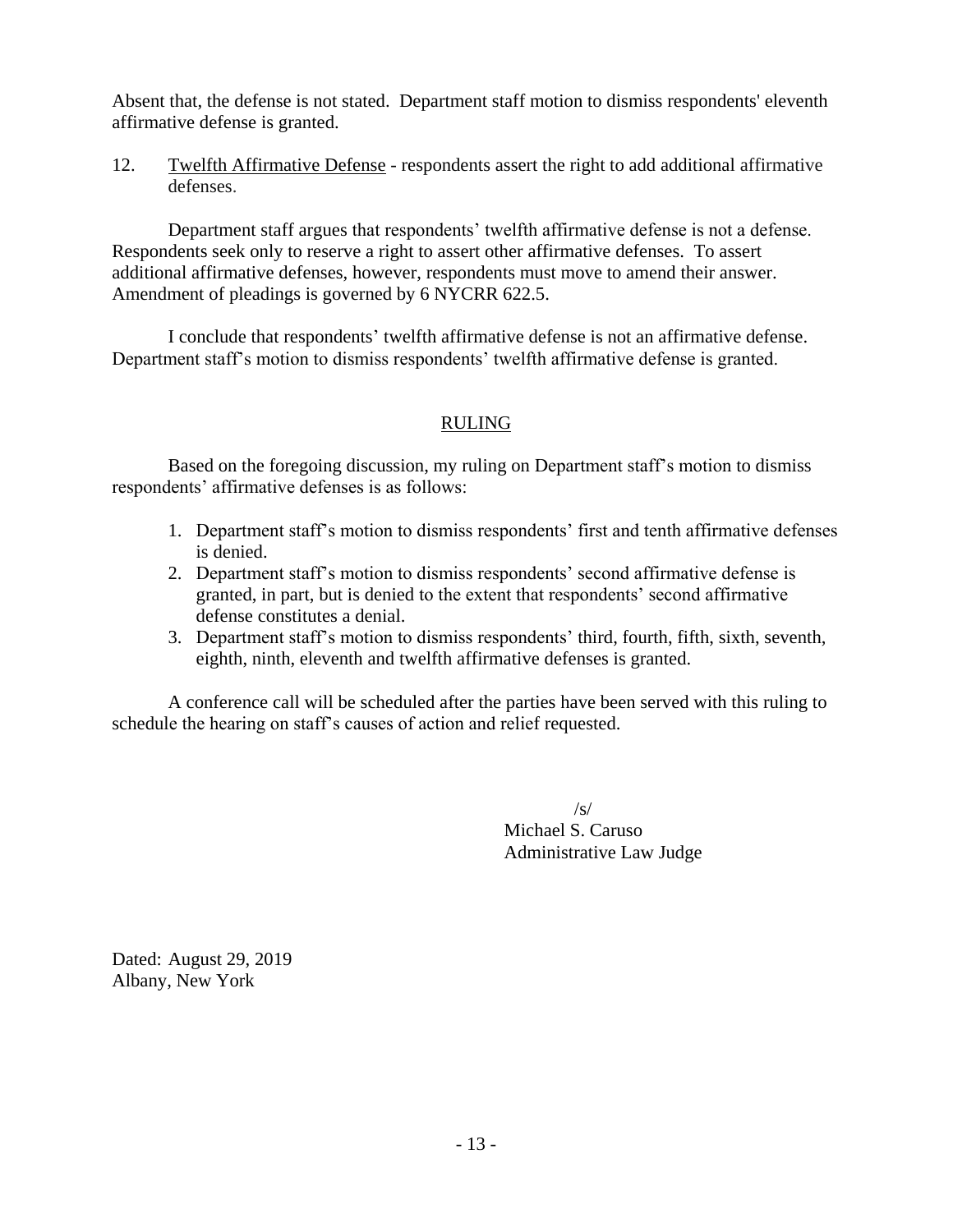## **APPENDIX A**

### *Matter of Hieu Luong and Hien Thi Luong* DEC File No. R8-2018-0621-66 Motion to Dismiss Affirmative Defenses

### Department staff's motion papers

- Notice of Motion and Motion to Dismiss Affirmative Defenses, dated May 9, 2019
- Affirmation of Dusty Renee Tinsley, Esq. in Support of Department's Motion to Dismiss Affirmative Defenses, dated May 9, 2019, attaching exhibits  $1 - 15$ :
	- 1. Cover letter, Notice of Hearing and Complaint, all dated June 26, 2018
	- 2. Cover letter and Statement of Readiness, all dated August 27, 2018
	- 3. Letter request for permission to amend the notice of hearing and complaint, dated January 24, 2019, attaching Exhibits  $1 - 3$ :
		- 1. Copy of cover letter, Notice of Hearing and Complaint, all dated June 26, 2018
		- 2. 2018 Final Assessment Roll for Town of Gates, Monroe County, New York, page 427
		- 3. Proposed Amended Notice of Hearing and Amended Complaint
	- 4. Response to Department staff's request for permission to amend the notice of hearing and complaint, dated February 4, 2019
	- 5. Department staff's reply to respondents' response, dated February 5, 2019
	- 6. *Matter of Hieu Luong and Hien Thi Luong*, Ruling on Motion to Amend the Notice of Hearing and Complaint, February 11, 2019
	- 7. Cover letters, Amended Notice of Hearing and Amended Complaint, all dated February 25, 2019, with signed USPS return receipts, showing receipt on March 12, 2019
	- 8. USPS Tracking, showing delivery of Amended Notice of Hearing and Amended Complaint on March 12, 2019
	- 9. Verified Answer to Amended Complaint, verified April 22, 2019
	- 10. New York State Freshwater Wetlands, "Monroe County Rochester West Map 7 of 21", promulgated on May 29, 1986